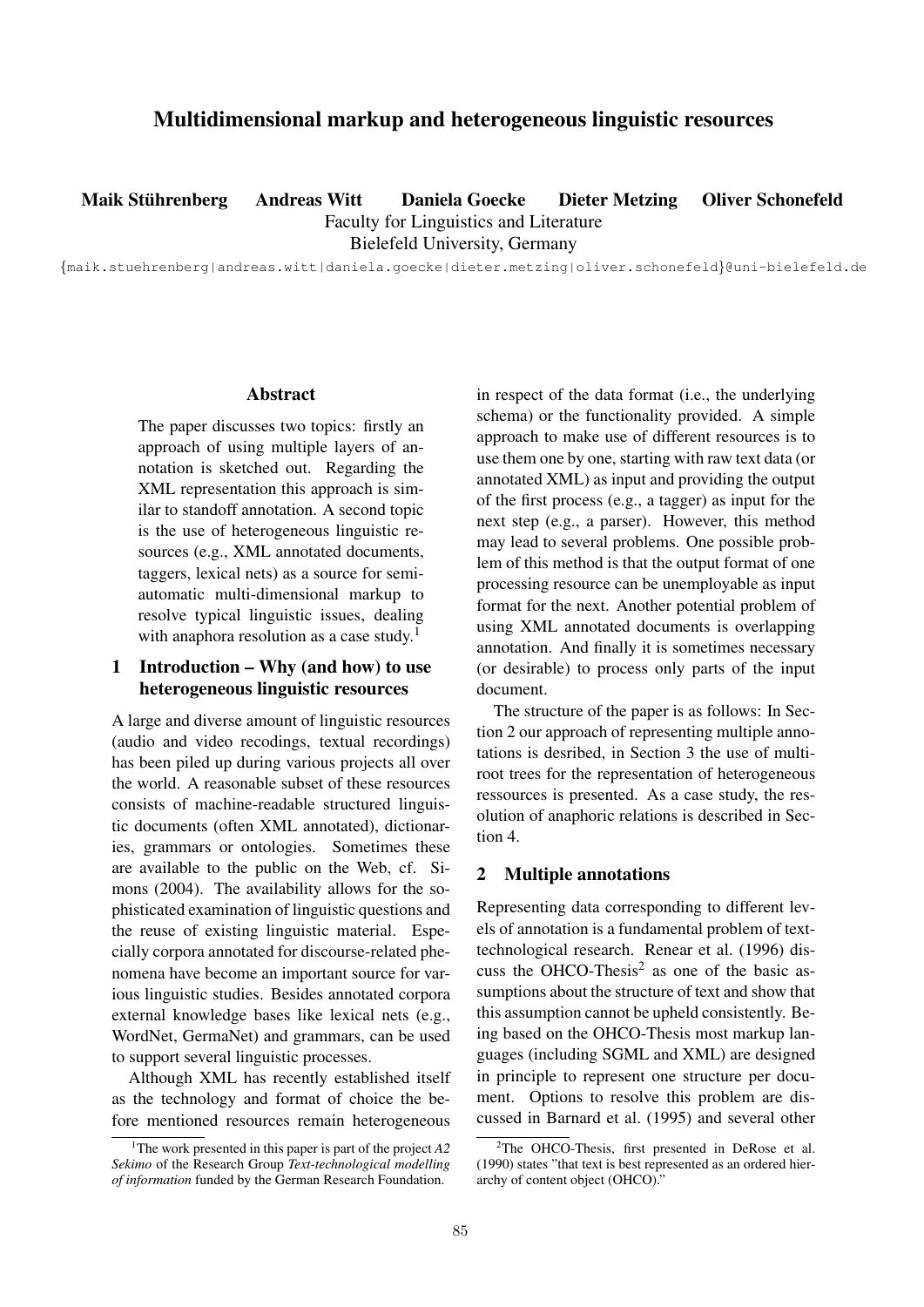proposals. To avoid drawbacks of the above mentioned approaches Witt (2002; 2004) discusses an XML based solution which is used in our project.

### 2.1 Representation

We address the issue of overlapping markup by using separate annotations of relevant phenomena (e.g., syntactic information, POS, document structure) according to different document grammars, i.e., the same textual data is encoded several times (in separate files). One advantage of this multiple annotation is that the modeling of information on a level A is not dependent in any way on a level B (in contrast to the standoff annotation model described by Thompson and McKelvie (1997), where a primary modeling level is needed). Additional annotation layers can be added easily without any changes to the layers already established. The primary data (i.e., the text which will be annotated) is separated from the markup and serves as key element for establishing relations between the annotation tiers. Witt et al. (2005) describe a knowledge representation format (in the programming language  $\text{Prolog}^3$ ) which can be used to draw inferences between separate levels of annotations and in which the parts of text (the PCDATA in XML terms) are used as an absolute reference system and as link between the levels of annotation (cf. Bayerl et al. (2003)).

This representation format allows us to use various linguistic resources. A Python script converts the different annotation layers (XML Documents) to the above mentioned Prolog representation which serves as input for the unification process. The elements, attributes and text of all annotation layers are stored as Prolog predicates. As a requirement all files must be identical with respect to their underlying character data, what we call identity of primary data.

#### 2.2 Unification

Figure 1 shows the architecture used for the unification process. Different annotation layers are unified, i.e., merged into one output fact base. A script reconverts the Prolog representation into one well-formed XML document containing the annotations from the layers plus the textual content. In case of overlapping elements (which may be the result of the unification), it converts those

elements to milestones or fragments (cf. TEI Guidelines (2004)) according to parameter options. A Java-based GUI is available to ease the use of the above mentioned framework.

### 3 Multi-rooted trees

Based on the before mentioned architecture we now focus on the usage of heterogeneous linguistic resources (as described in in Section 1) in order to semi-automatically add layers of markup to various XML (or plain text) documents. We prefer the term *multi-rooted trees* in favor of *multiple annotations*, i.e., different layers of annotation are stored in a single representation (based on the above mentioned architecture). The input document is separated into the textual information and the annotation tree (if there is any). Both of these are provided as input for linguistic resources. The output of this process (typically an XML annotated document) is again separated into text and markup and serves as input for another resource. Figure 2 gives an overview over the process.

## 4 Heterogeneous linguistic resources for anaphora resolution: a case study

We use multi-rooted trees in order to annotate and model coreferential phenomena and anaphoric relations (cf. Sasaki et al (2002)). Base for the resolution of anaphoric relations (both pronominal anaphora and definite description anaphora) is a small test corpus containing German newspaper articles and scientific articles in German and English. Figure 3 shows an excerpt of a German newspaper article taken from "Die Zeit". In this example the first linguistic resource to apply is a parser (in our case Machinese Syntax by Connexor Oy). As a second step an XSLT script uses the input document and the parser output and tags discourse entities (see element de in Figure 3) by judging several syntactic criteria provided by the parser. The discourse entities mark the starting point to determine anaphora-antecedent-relations between pairs of discourse entities.

In order to resolve bridging relations (e.g., "door" as a meronym of "room"), WordNet (GermaNet for German texts) is used as a linguistic resource to establish relationships between discourse entities according to the information stored in the synsets<sup>4</sup>. By now, we use an Open Source

 $3$ An additional representation format integrates the representation of multi-rooted trees developed in the NITE-Project (cf. Carletta et al. (2003)).

<sup>4</sup>A synset represents a concept and consists of a set of one or more synonyms.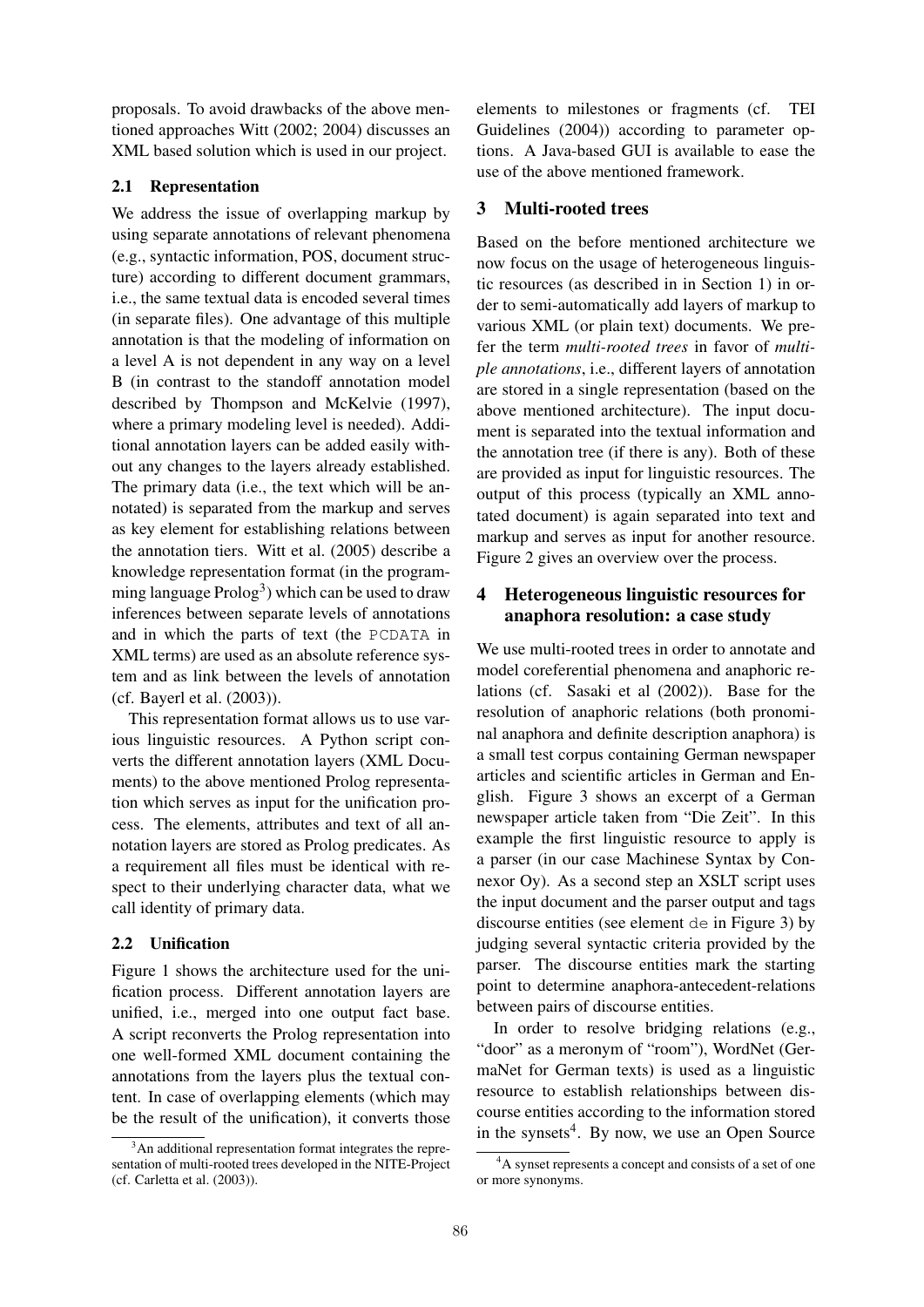

Figure 1: Overview of the architecture



Figure 2: Using heterogeneous linguistic resources

```
<doc_article>
\overline{1}<doc_sect1>
\overline{2}\overline{\mathbf{3}}<doc_title/>
     <doc_para>
\overline{A}<chs_sentence id="s22">
\overline{5}<chs_de deLemma="rolf" deID="de_n_078" deType="nom">Marie Rolfs</chs_de> ist <
6
         chs_de deLemma="jahr" deID="de_n_079" deType="nom">vier Jahre</chs_de> alt.
\overline{1}</chs_sentence>
       <chs_sentence id="s23">
\overline{8}Mit <chs_de deLemma="petra" deID="de_n_080" deType="nom">ihrer
\overline{c}Zwillingsschwester Petra</chs_de>, <chs_de deLemma="bruder" deID="de_n_081"
         deType="nom">ihrem achtjährigen Bruder</chs_de> und <chs_de deLemma="mutter"
         deID="de_n_082" deType="nom">ihrer Mutter Sabine</chs_de> wohnt <chs_de deLemma
         ="sie" deID="de_n_083" deType="nom">sie</chs_de> in <chs_de deLemma="
         dreizimmerwohnung" deID="de_n_084" deType="nom">einer Dreizimmerwohnung in <
         chs_de deLemma="rahlstedt" deID="de_n_085" deType="nom">Rahlstedt a<chs_de<br>deLemma="stadt#rand" deID="de_n_086" deType="nom">m östlichen Hamburger
         Stadtrand</chs de> </chs de> </chs de>.
10</chs_sentence>
       <chs_semRel>
11
       <chs_cospecLink relType="poss" phorIDRef="de_n_080" antecedentIDRefs="de_n_078"/>
12<chs_cospecLink relType="poss" phorIDRef="de_n_081" antecedentIDRefs="de_n_078"/>
13
       <chs_cospecLink relType="poss" phorIDRef="de_n_082" antecedentIDRefs="de_n_078"/>
14<chs_cospecLink relType="ident" phorIDRef="de_n_083" antecedentIDRefs="de_n_078"/
15\rightarrow</chs_semRel>
16</doc_para>
17
18
    </doc_sect1>
   </doc article>
19
```
Figure 3: An extract of a German newspaper article marked up by several linguistic resources